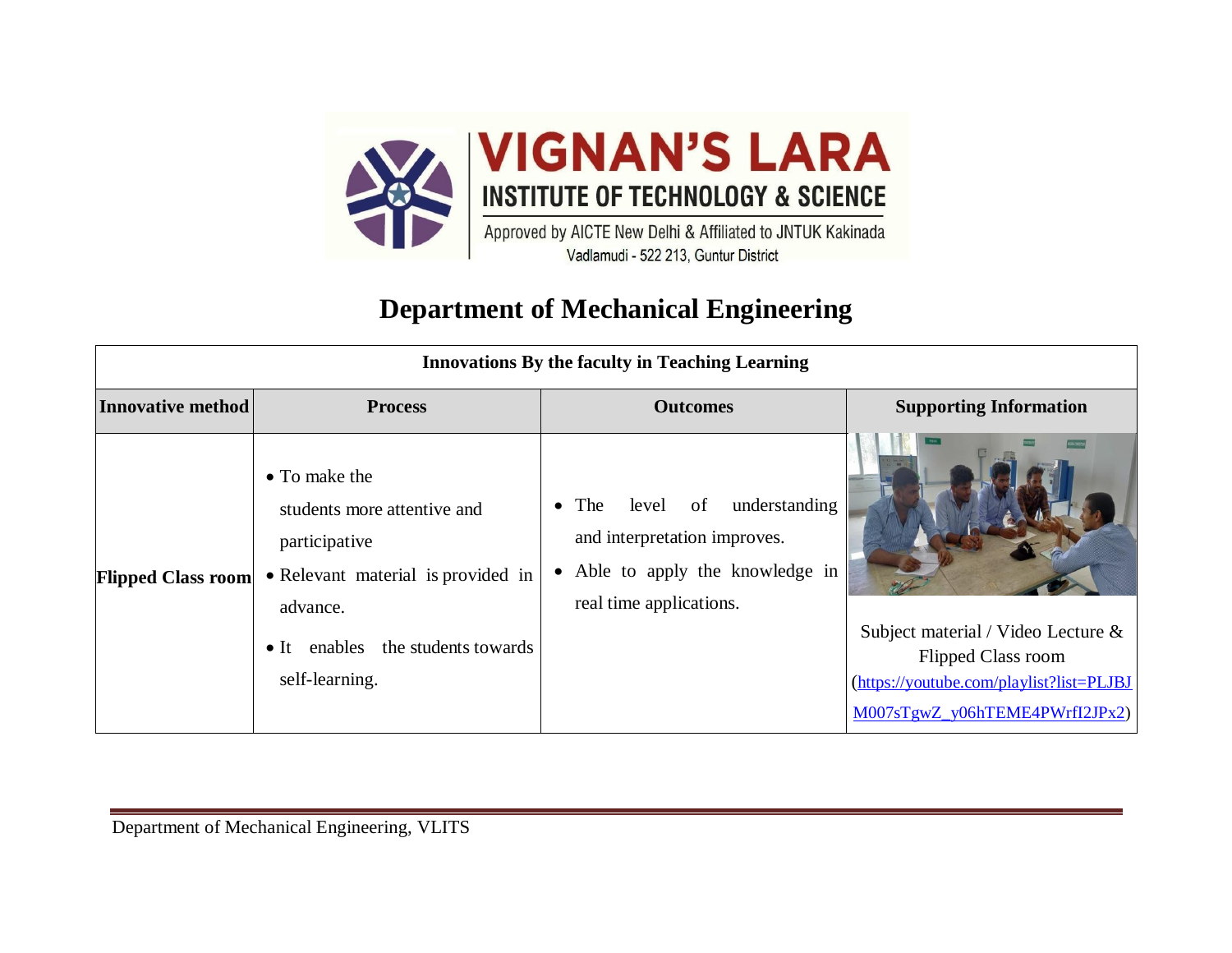| <b>Peer Learning</b>                      | Identification of student mentors<br>$\bullet$<br>based on Academic performance<br>• Mentors support mentee, who are<br>lagging in their academics. | • Mentees are going to be attaining<br>improvements in their academics.<br>Leadership<br>quality<br>enabled<br>$\overline{1}S$<br>$\bullet$<br>among the mentors. | Active participation of students in<br>Peer Learning                                                                                                                                                                                                                                                                                                                                                                                                                  |
|-------------------------------------------|-----------------------------------------------------------------------------------------------------------------------------------------------------|-------------------------------------------------------------------------------------------------------------------------------------------------------------------|-----------------------------------------------------------------------------------------------------------------------------------------------------------------------------------------------------------------------------------------------------------------------------------------------------------------------------------------------------------------------------------------------------------------------------------------------------------------------|
| <b>Online learning</b><br>(Self Learning) | • Students are motivated to learn<br>through NPTEL, Coursera etc.,<br>• The students are evaluated on a<br>common learning platform.                | $\bullet$ The<br>students<br>globally<br>are<br>competitive.<br>• Skills upgrade through multiple<br>teaching learning methodologies.                             | Elite<br>$\epsilon$ L Online Certification<br>This certificate is awarded to<br>PESARLANKA DAMODARA NAGASAI<br>constitully completing the cours<br><b>Product Design and Development</b><br>with a consolidated score of 91 %<br>Online Assignments 21.67/25 Proctored Exam 69/75<br>nher of candidates certified in this course: 926<br>yet, V.C. Sriva<br>Sep-Oct 2020<br>14 week course<br>dan Institute of Technology Roorker<br><b>Online Course certificate</b> |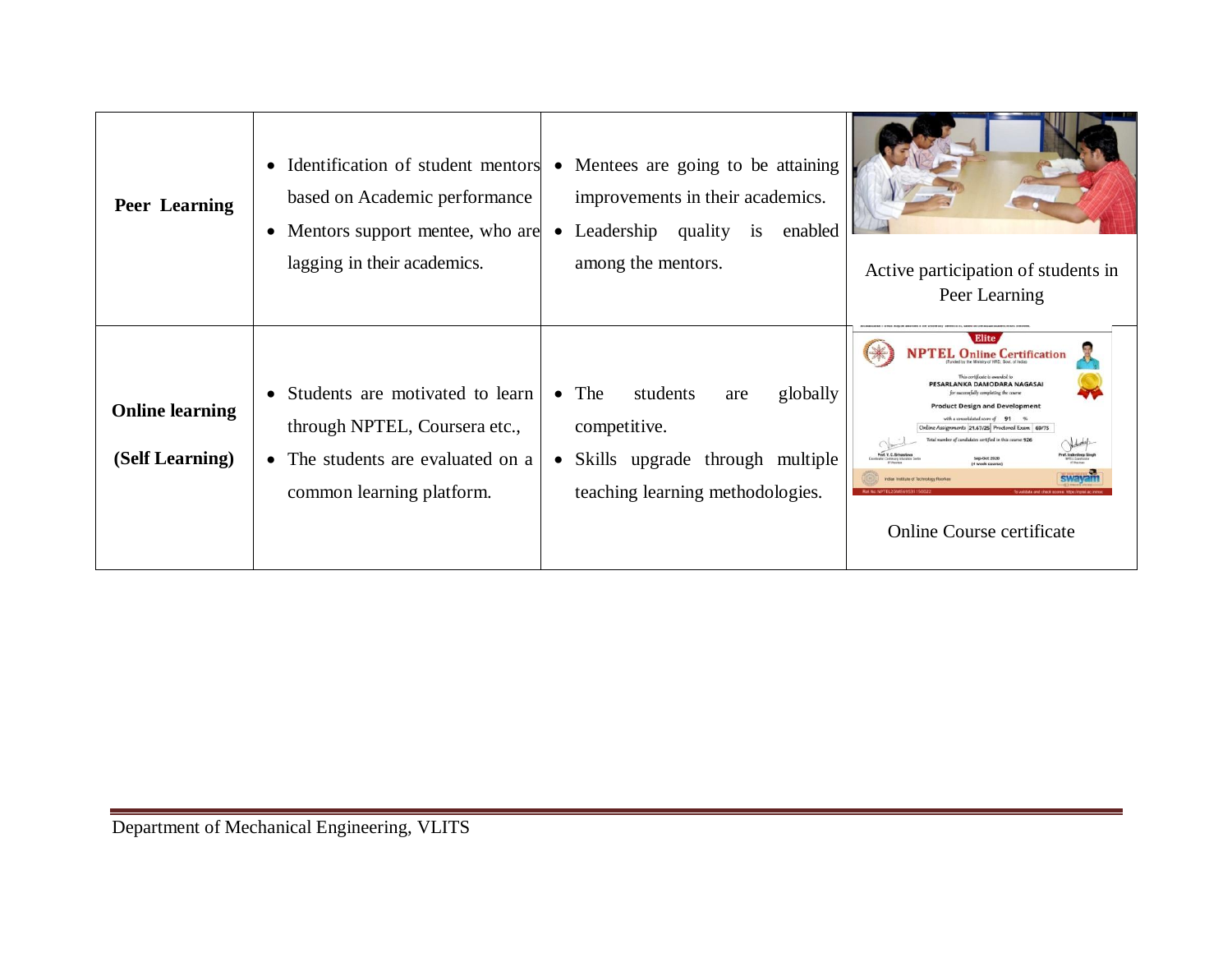| <b>RPT</b><br>(Revision Practice<br>Test) | • Revise the topics unit wise by<br>faculty.<br>• Practice the topics by students<br>conduct the test after practicing<br>the topics                                                                                                                         | Students are able to pass and<br>$\bullet$<br>obtain merit grades in exams.                                                                                                                                                                                         | Students involved in RPT             |
|-------------------------------------------|--------------------------------------------------------------------------------------------------------------------------------------------------------------------------------------------------------------------------------------------------------------|---------------------------------------------------------------------------------------------------------------------------------------------------------------------------------------------------------------------------------------------------------------------|--------------------------------------|
| <b>Blended learning</b>                   | • Blended learning is an approach<br>that combines online educational<br>material with face- to- face<br>interaction.<br>provides<br>multiple<br>$\bullet$ It<br>opportunities through<br>online<br>interaction<br>traditional<br>with<br>classroom methods. | • Provide Access to global resources<br>materials<br>that meet<br>and<br>the<br>students' level of knowledge and<br>interest.<br>• Self-Pacing increases satisfaction.<br>• Better information retention reduces<br>the stress level in slow and quick<br>learners. | Students engaged in blended learning |

Department of Mechanical Engineering, VLITS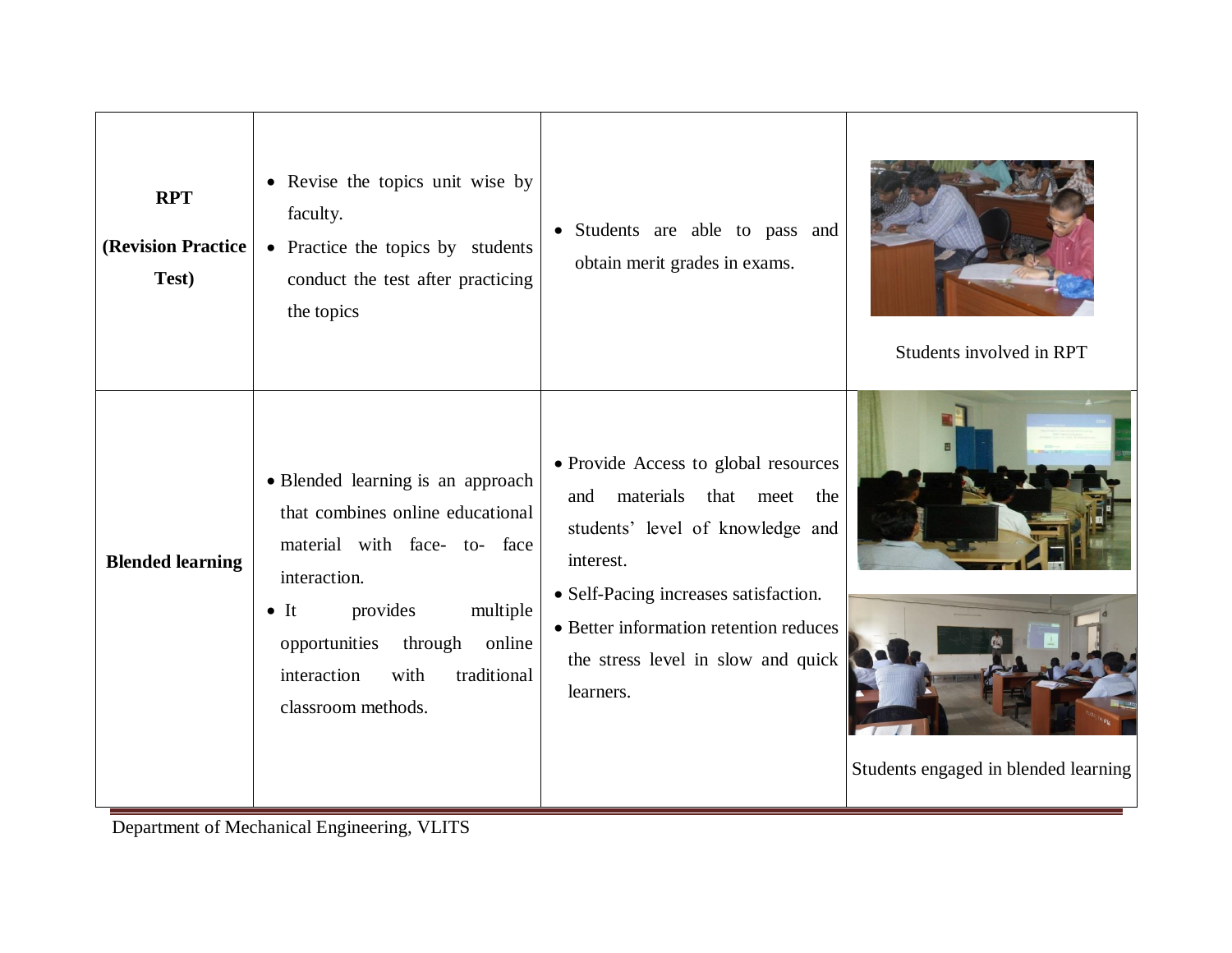| <b>VLITS Moodle</b><br>(Vignan skill)<br><b>Academy</b> ) | • Provide easy access to the content.<br>$\bullet$ To<br>provide<br>web<br>based<br>personalized environment for easy<br>learning.<br>•Lecture notes, PPTs, Video links,<br>Previous question papers, GATE<br>question papers are uploaded in<br>Moodle server. | • The students are able to access the<br>curriculum study material<br>• Facilitates the students to access<br>content from any location.<br>• Helps the teachers to upload content<br>into a single repository.<br>• Pass percentage rate is increased by<br>adapting this practice. | Choose Your Majors.<br>Dynamics<br>$(\frac{https://vignanskills.in/}{$<br>Accessing course materials using<br>Moodle |
|-----------------------------------------------------------|-----------------------------------------------------------------------------------------------------------------------------------------------------------------------------------------------------------------------------------------------------------------|--------------------------------------------------------------------------------------------------------------------------------------------------------------------------------------------------------------------------------------------------------------------------------------|----------------------------------------------------------------------------------------------------------------------|
| <b>Mini and Major</b><br>technical projects               | $\bullet$ To<br>technical<br>expand<br>understandings<br>through<br>development<br>in<br>of<br>terms<br>software solutions and hardware<br>implementation<br>towards<br>industrial/societal problems.                                                           | • Create opportunities to explore<br>theory<br>• To research and present a pilot<br>project with possibility of further<br>development<br>• To test technical insight<br>• To apply intellectual learning, or<br>challenge the skills in a<br>to<br>particular field                 | Students participate in Projects                                                                                     |

Department of Mechanical Engineering, VLITS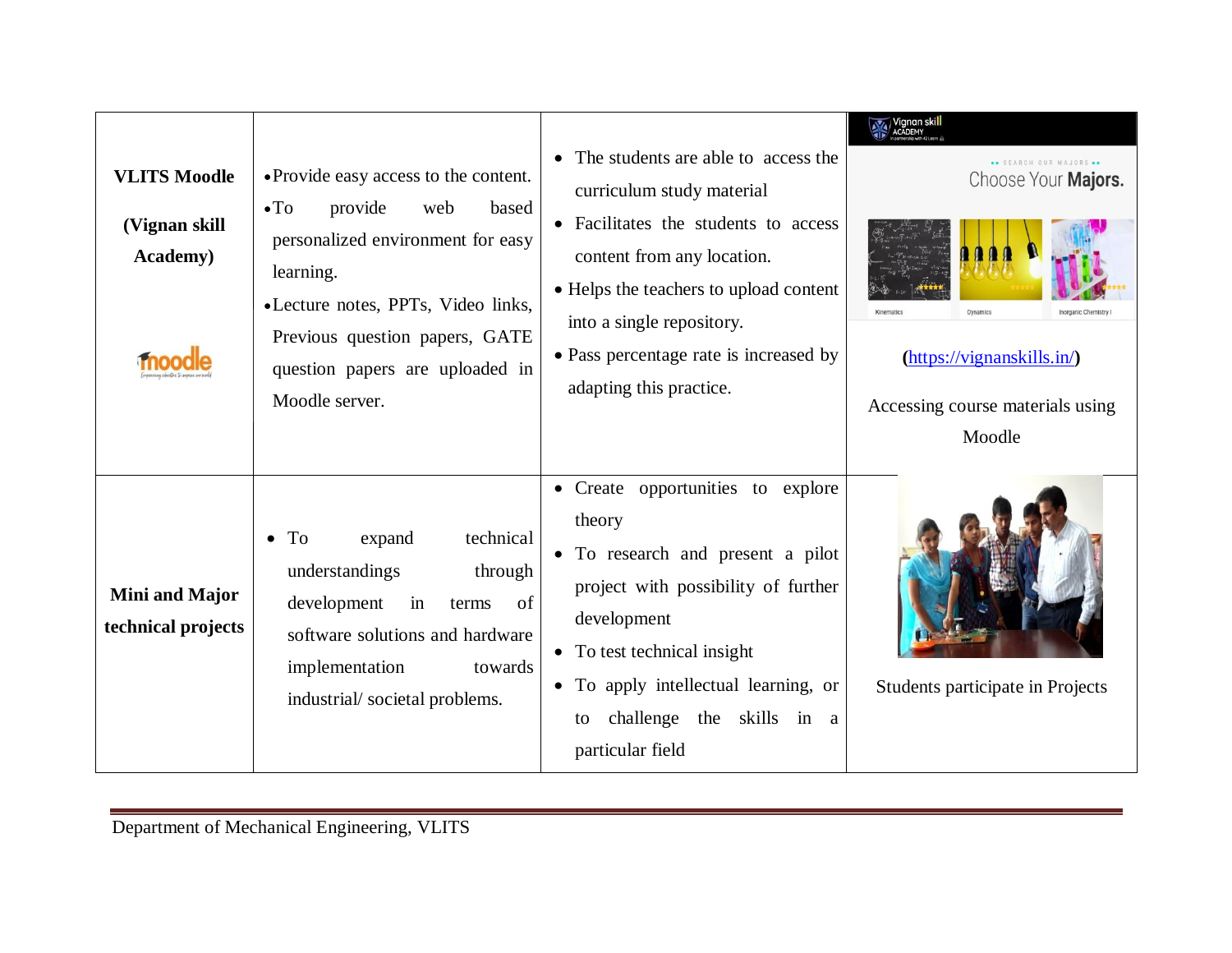| <b>Modular courses</b> | • Courses are offered by the<br>industry to make the students<br>skill oriented<br>• Elite courses are offered during<br>summer breaks for advanced<br>learners.                                                                                                         | • Gap is able to fill between the<br>industry and academics in order to<br>make students industry ready.                                                                                                                                 | <b>Students during modular Courses</b>                                                                                                                                                                                                                                                                                                                 |
|------------------------|--------------------------------------------------------------------------------------------------------------------------------------------------------------------------------------------------------------------------------------------------------------------------|------------------------------------------------------------------------------------------------------------------------------------------------------------------------------------------------------------------------------------------|--------------------------------------------------------------------------------------------------------------------------------------------------------------------------------------------------------------------------------------------------------------------------------------------------------------------------------------------------------|
| <b>Virtual class</b>   | • Voluntarily a paradigm shift took<br>place in the field of education<br>and flipped to online teaching<br>methodologies to fill the gap due<br>to COVID-19.<br>• Virtual platforms like ZOOM are<br>used to interact with the students,<br>led by a virtual class room | deviation<br>of<br>academic<br>N <sub>o</sub><br>calendar<br>Both faculty<br>students<br>and<br>$\bullet$<br>experienced virtual classes thus<br>beat COVID-19<br>It is observed that absenteelism is<br>minimized during these sessions | g protocoll stacks, and other components required for a particular application, as<br>Applicators<br><b>ETOS</b><br>Oter:<br>Metrovarki raz<br>Components<br><b>POSX</b><br>Sumort<br><b>Denos</b><br><b>BEP</b><br>Target Hardware<br>sure 4.1<br>High-level view of an KFOS, its kernel, and this components found in embedded syst<br>Virtual class |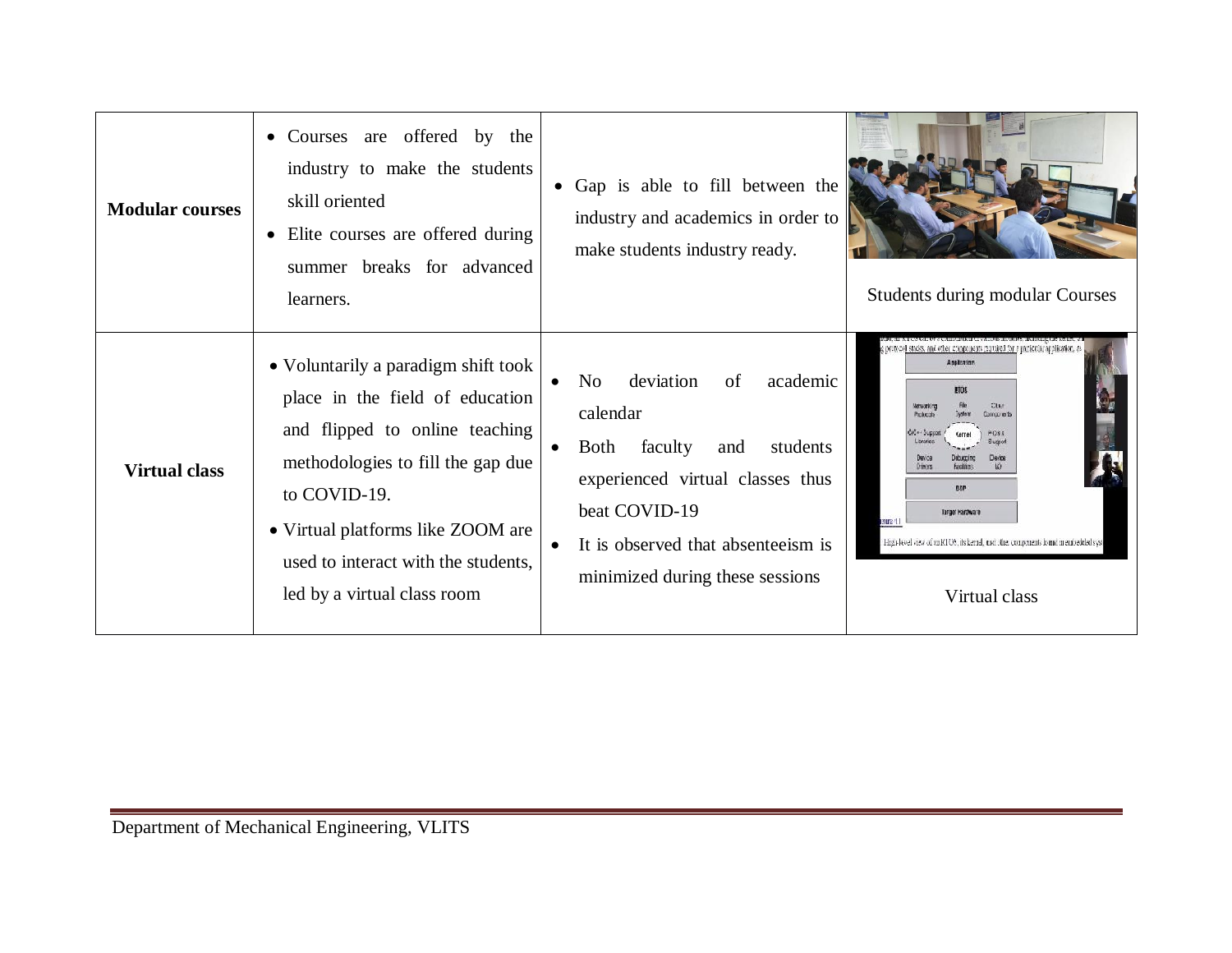| <b>Student Seminars</b> | • The overall objective of this<br>activity is to motivate students<br>for Self-Study and Group Study. | $\bullet$ This<br>practice<br>best<br>enhances<br>Listening ability. Working in a<br>team builds Leadership quality in<br>students<br>• Team building and team spirit of<br>students grows as they work in a<br>Team. The Communication Skills<br>are improved by Oral presentations<br>in seminars.<br>• Sharing of Knowledge happens<br>while preparing. Students learn<br>management skill. Students will be<br>able to deal with conflicting<br>opinions.<br>• Students participated in various<br>seminars by using visual aids. | <b>Student Seminar</b> |
|-------------------------|--------------------------------------------------------------------------------------------------------|---------------------------------------------------------------------------------------------------------------------------------------------------------------------------------------------------------------------------------------------------------------------------------------------------------------------------------------------------------------------------------------------------------------------------------------------------------------------------------------------------------------------------------------|------------------------|
|-------------------------|--------------------------------------------------------------------------------------------------------|---------------------------------------------------------------------------------------------------------------------------------------------------------------------------------------------------------------------------------------------------------------------------------------------------------------------------------------------------------------------------------------------------------------------------------------------------------------------------------------------------------------------------------------|------------------------|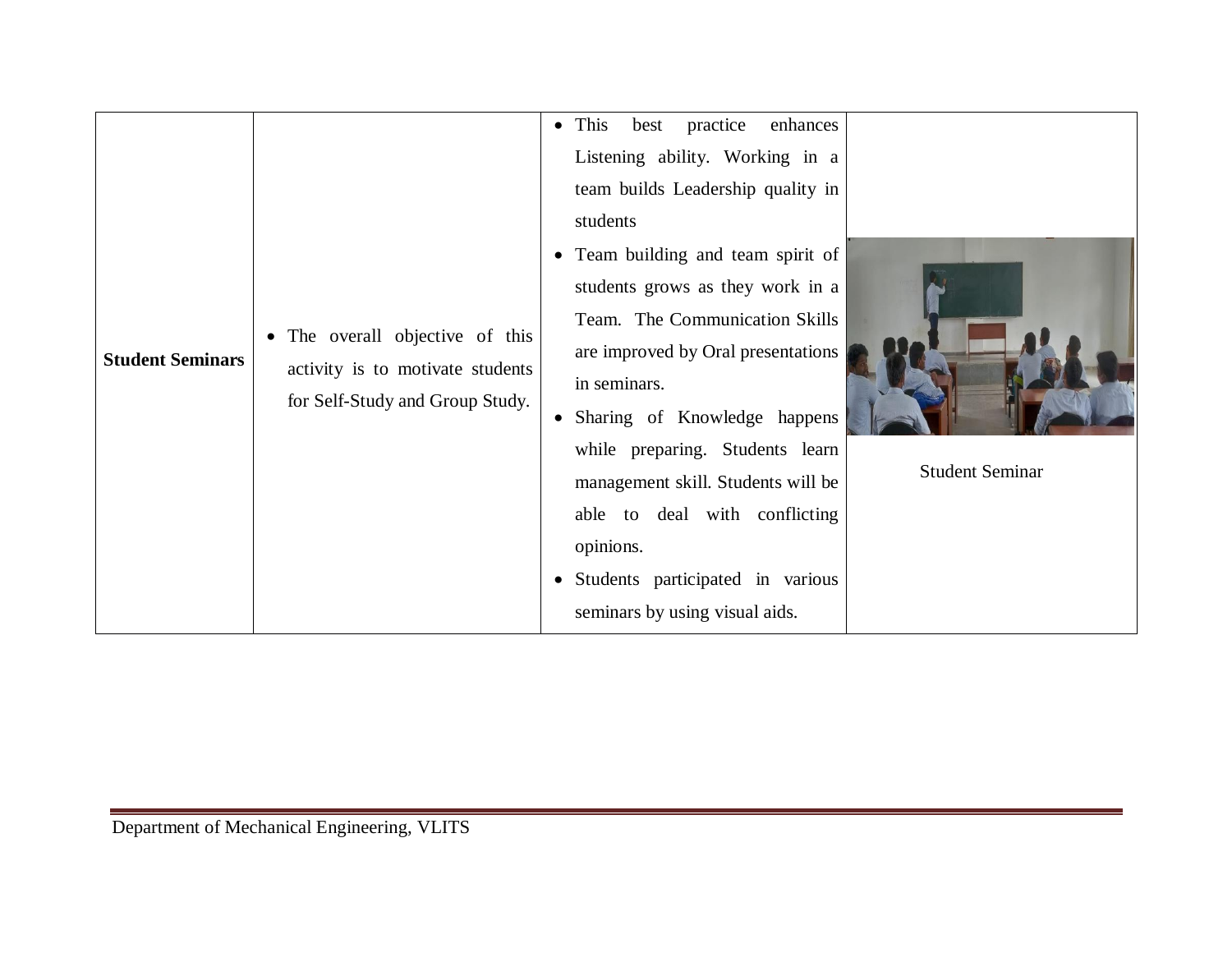| <b>Group Discussion</b>                   | • To provide students an insight<br>regarding internal working of<br>companies and industries.                                      | · Learn from others experiences<br>and background knowledge.<br>• Students developed listening and<br>interpersonal skills.<br>$\bullet$ Identify<br>and<br>sort<br>the<br>out<br>communication opinions                                                                                                                                                                                                                                                                  | <b>Group Discussion</b>         |
|-------------------------------------------|-------------------------------------------------------------------------------------------------------------------------------------|---------------------------------------------------------------------------------------------------------------------------------------------------------------------------------------------------------------------------------------------------------------------------------------------------------------------------------------------------------------------------------------------------------------------------------------------------------------------------|---------------------------------|
| <b>Power Point</b><br><b>Presentation</b> | enhance<br>To<br>the<br>overall<br>comprehension of students and<br>allows teachers to present their<br>lessons in more dynamic way | • It provides the ability to equip<br>presentations with different types<br>of media - including images,<br>animations, and much more.<br>• This enhances students' abilities to<br>retain what is being taught,<br>especially to those who are visual<br>learners.<br>• Teachers can focus on the class<br>and interacting with the students<br>instead of writing on a board, as<br>the text $\&$ entire presentation are<br>already there in the form of<br>PowerPoint | <b>Power Point Presentation</b> |

Department of Mechanical Engineering, VLITS